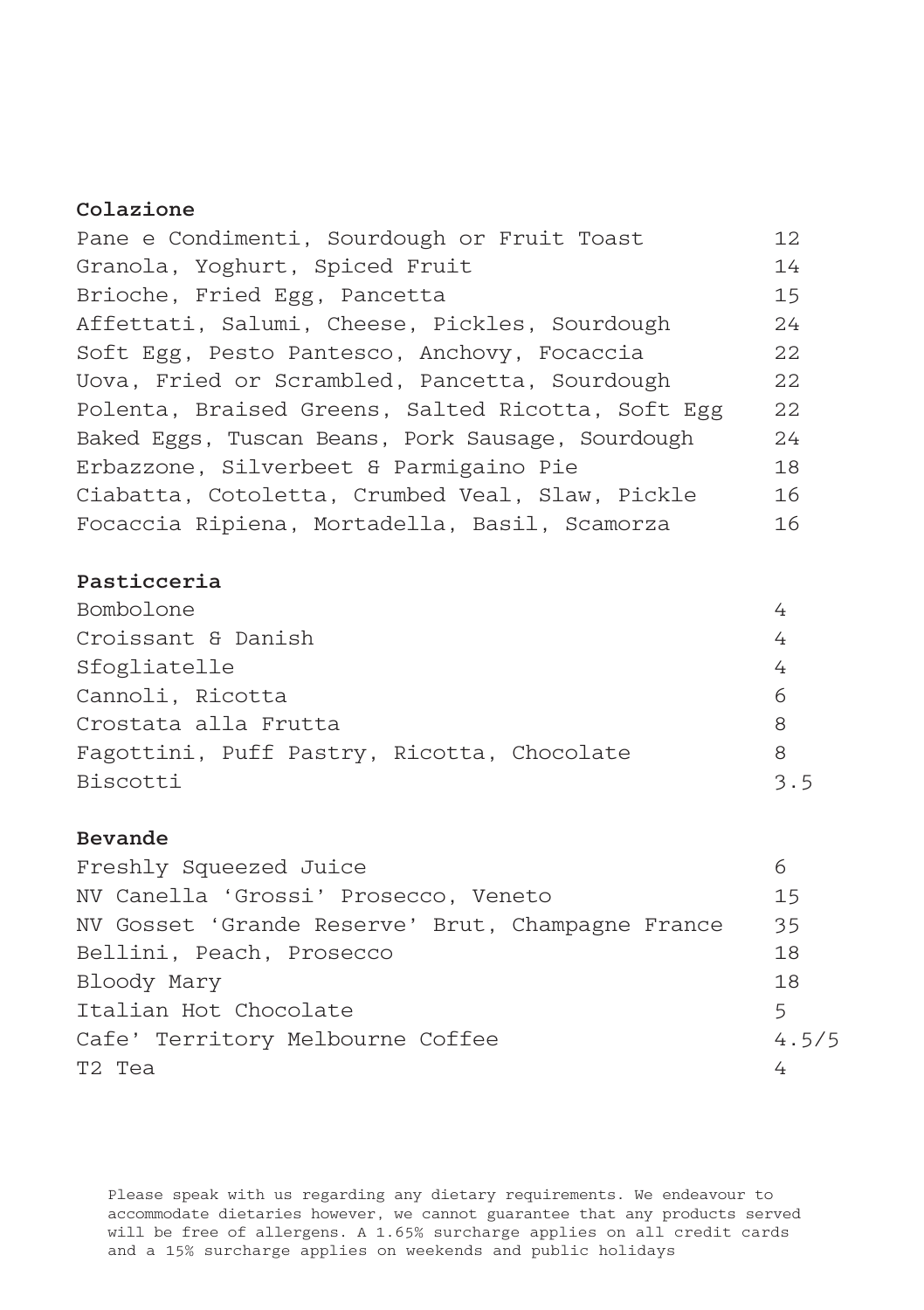#### Antipasto

| Focaccia, Grossi Olive Oil                        | 5   |
|---------------------------------------------------|-----|
| Mount Zero Olives                                 | 14  |
| Oyster, Pinzimonio, Fennel                        | 5.5 |
| Selezione di Salumi, Giardiniera                  | 28  |
| Bruschetta, Peperoni, Tuna, Cannellini            | 20  |
| Crocchette di Baccala, Salted Cod Crocchette      | 22  |
| Calamari Fritti, Potato, Radicchio                | 28  |
| Crudo, Kingfish, Fennel, Cucumber, Celery, Capers | 32  |
| Caponata, Eggplant, Capsicum, Pine Nut, Sultana   | 22  |

#### Pasta e Zuppa

| Minestrone                                       | 18  |
|--------------------------------------------------|-----|
| Risotto Valdostana, Fontina, Mortadella          | 28  |
| Tortellini di Zucca, Pumpkin, Brown Butter, Sage | 28  |
| Gnocchi Gorgonzola, Walnuts                      | 28  |
| Fettuccine, Ragu Bolognese                       | 2.6 |
| Lasagne                                          | 2.8 |

### Piatti

Melanzane Parmigiana, Layered Eggplant, Mozzarella 28 Pesce Alla Griglia, Fagioli All'uccelletto, Cime Di Rapa 42 Abbacchio Alla Romana, Lamb, Parmigiano, Breadcrumbs 45 Cotoletta Milanese, Crumbed Veal, Cavolo Nero 38 Peposo, Ox Cheek, Vino Rosso, Parsnip 36 Bistecca, Union Station Porterhouse, Salsa Verde 48 Brussel Sprouts, Pancetta, Ligurian Bee Honey 15 Insalata, Leaves, Pickled Onion, Cucumber 15 Patate Fritte, Chips, Rosemary & Garlic Salt 12

Please speak with us regarding any dietary requirements. We endeavour to accommodate dietaries however, we cannot guarantee that any products served will be free of allergens. A 1.65% surcharge applies on all credit cards and a 15% surcharge applies on weekends and public holidays